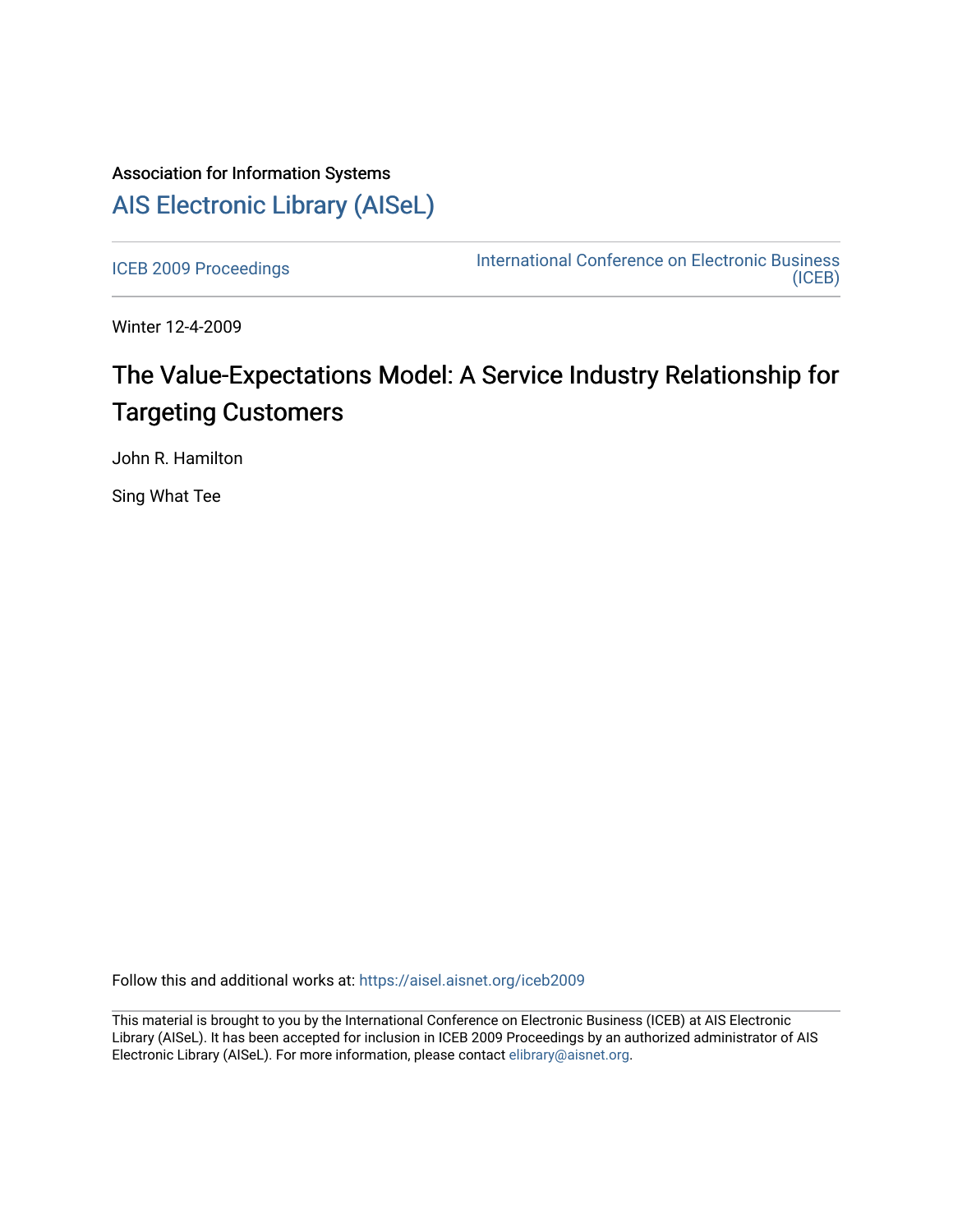# **THE VALUE-EXPECTATIONS MODEL: A SERVICE INDUSTRY RELATIONSHIP FOR TARGETING CUSTOMERS**

John Hamilton and Singwhat Tee School of Business and IT James Cook University, Cairns, Australia John.Hamilton@jcu.edu.au; Singwhat.Tee@jcu.edu.au

## **Abstract**

This study builds an equation relating business service expectation options (measured as expectation intention and expectation extension) against three multi-dimensional customer perceived value dimensions (measured as performance, service and satisfaction). The model is suitable for investigation of customer perceived service value under structural equation modeling approaches.

**Keywords**: customer service, value, satisfaction, performance, expectation, competitiveness

# **Introduction**

Services provided by industries have correlated with customer perceived value and satisfaction [11] and have delivered sources of competitive advantage [22][27]. Traditionally, value has been interpreted as a functional, utilitarian view measured as the net ratio of benefits to costs [21].

Flint, Woodruff and Gardial [5] suggest that value may be better classified as a multi-dimensional construct capturing values, desired values and value judgment. The customer's notion of value is what benefits and sacrifices perceive may exist. Hence, value interprets processes of customer feelings or beliefs regarding the service. Value is relative to what the customer perceives [9][10][15]. From a customer's perspective value is central to core beliefs, desired end-states, or higher order goals [26]. Thus, value may be viewed as a multi-dimensional construct [18][24].

Mattsson [12][13] established three dimensions of value as emotional, practical and logical. The emotional dimension [6][16] builds into a customer satisfaction measure [24] and captures the expectations of the respondent during the experience of service delivery [2]. For example, in the acquiring a service offering the customer needs, brand expectations, product availability, enjoyable shopping experience, and store innovation together stimulate an emotional and satisfying service experience. Another practical dimension relates to the functional service experiences of the business-customer encounter

which is captured as service value [1][4]. In services this may be measured as consultation and service received, the knowledge exchanged, and the net perceived value of the exchange processes. The logical dimension is the third value component. It focuses on the rational or transactional components of the service which is captured as performance value [6][16]. For example the quality of service, the reliability of advice and the skills and knowledge of the engaging services business staff contribute to this value dimension. Barnes and Mattsson [1] found all three value dimensions were important. We write this value construct as a function of these three dimensions and display it as Equation 1.

*Value = ƒn(performance, service, satisfaction)*  **Equation 1** 

Hartman [8] defines value as the level of goodness the intention of the existing concept actually delivered. Value resides in the relationship between the amount of goodness (or intention perceived by the customer) and the quantity that is actually perceived to be present (or the extension perceived by the customer) in the measured business service concept. Intention is defined as the goodness the customer perceives to be in the service. Others view this intention as a normative expectation [17][28] which can be conceptualised as the level of service that would be expected from an excellent service provider [7][14] operationalises this normative standard as the wish for a level of performance, whilst Swan and Trawik [23] describe this as the level at which the consumer wants the service to perform.

Mattsson [13] defines extension to be what the customer actually observes in this service, whilst Boulding et al., [3] conceptualises extension as predictive expectations, and defines these as the likely level of service that consumers expect to receive from a given service provider in a given situation.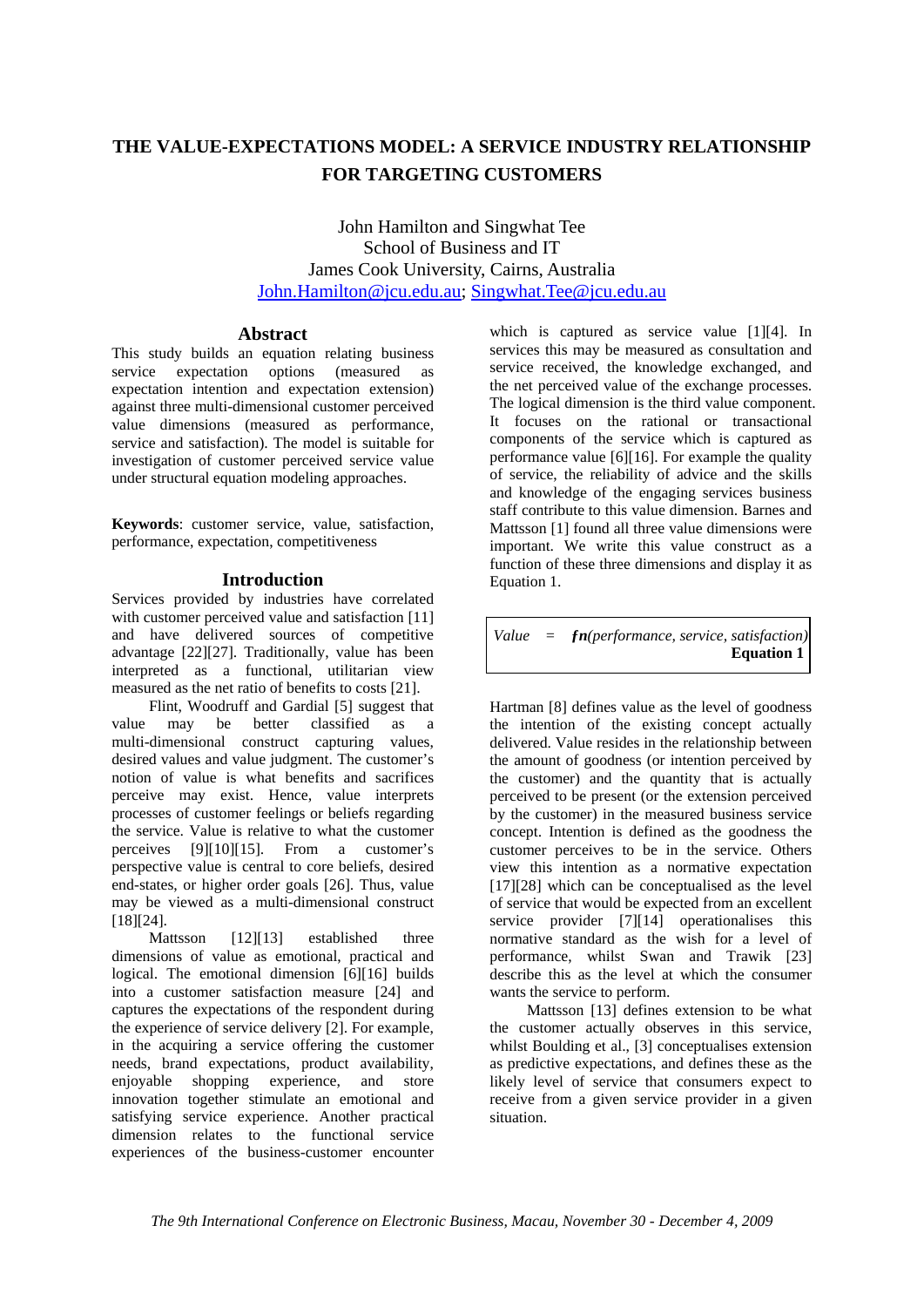Boulding et al, [3] suggests extension (or predictive expectations) such as a tourism destination virtual reality pre-travel viewing experience, would be lower than intention (or normative expectations) such as an activity, time and cost comparison of tourism destination mixes. Their finding is consistent with Rust's [20] hierarchical scale of expectations. However extension and intention may be equal when the consumer believes the personal interactions with a service provider are optimal. This construct has been operationalised as expected standard [14], predicted expectations [23], Prakash [19], or the likely performance of a product [25]). Hence, the more net 'goodness' criteria the customer observes to be present, the more value is assigned and vice versa. For example, a customer seeks a cup of coffee and expects the coffee cup to be at least half full. Where the cup is half full the intention is equal to the value expected, and the extension contribution is zero. Where the coffee cup volume exceeds the intention level, the customer's coffee cup value is extended (and the extension contribution is positive). Thus extension can be positive (more than fulfilled) or negative (less than fulfilled). Equation 2 captures this 'Value-Expectations' relationship.

*Value = Intention + Extension* **Equation 2**

Since the above equations are interrelated we combine then to form the Value-Expectations relationship. This relationship is presented as Equation 3.

 $fn$ (performance, service, satisfaction) = Intention + Extension **Equation 3** 

This Value-Expectations relationship shows the business service expectation constructs of intention and extension are dependant on the customer perceived multi-dimensional value function.

## **Value-Expectations Model**

The Value-Expectations relationship (as shown in Equation 3) may be deployed across a services business or industry to investigate the key customer engagement parameters deemed most likely to deliver future added value to the business model. We operationalize Equation 3 as the 'Value-Expectations Model' relationship as shown in Figure 1.



Figure 1: The Value-Expectations Model

### **Discussion**

The Value-Expectations Model links business service expectations as intention or new services initiatives and extension or innovative new services additions with customer value. Customer value is established from the literature as a multidimensional construct capturing performance, service and satisfaction. This model offers a suitable approach by which a business may monitor and manipulate its new service initiatives, and so deliver higher perceived net value outcomes to the customer. This model is being investigated by the authors under structural equation modeling to validate the literature supported Value-Expectations relationship.

#### **Conclusion**

This research opens a new arc of understanding, especially concerning the offering of new business service options, and of the customer's perceptions regarding the value of these services. Measurement and adjustment of such business service options creates a pathway for the organisation to move its services offerings closer to its customers This research offers new and wide-ranging applications to both research and services industries customer approaches.

#### **References**

- [1] Barnes, S. & Mattsson, J. "Brand value in virtual worlds: An axiological approach," *Journal of Electronic Commerce Research*, 9(3), 2008, pp.195-206.
- [2] Bostan, S., Acuner, T., & Yilmaz, G.. "Patient (custome) expectations in hospitals," *Health Policy*, 82(1), 2007, 62-70.
- [3] Boulding, W., Kalra, A., Staelin, R., & Zeithmal, V. "A dynamic process model of service quality: From expectations to behavioural intentions," *Journal of Marketing Research,* 30(1), 1993, pp.7-27.
- [4] De Ruyter, K., Wetzels, M., & Bloemer, M. "The dynamics of the service delivery process: A value-based approach," *International Journal of Research in*